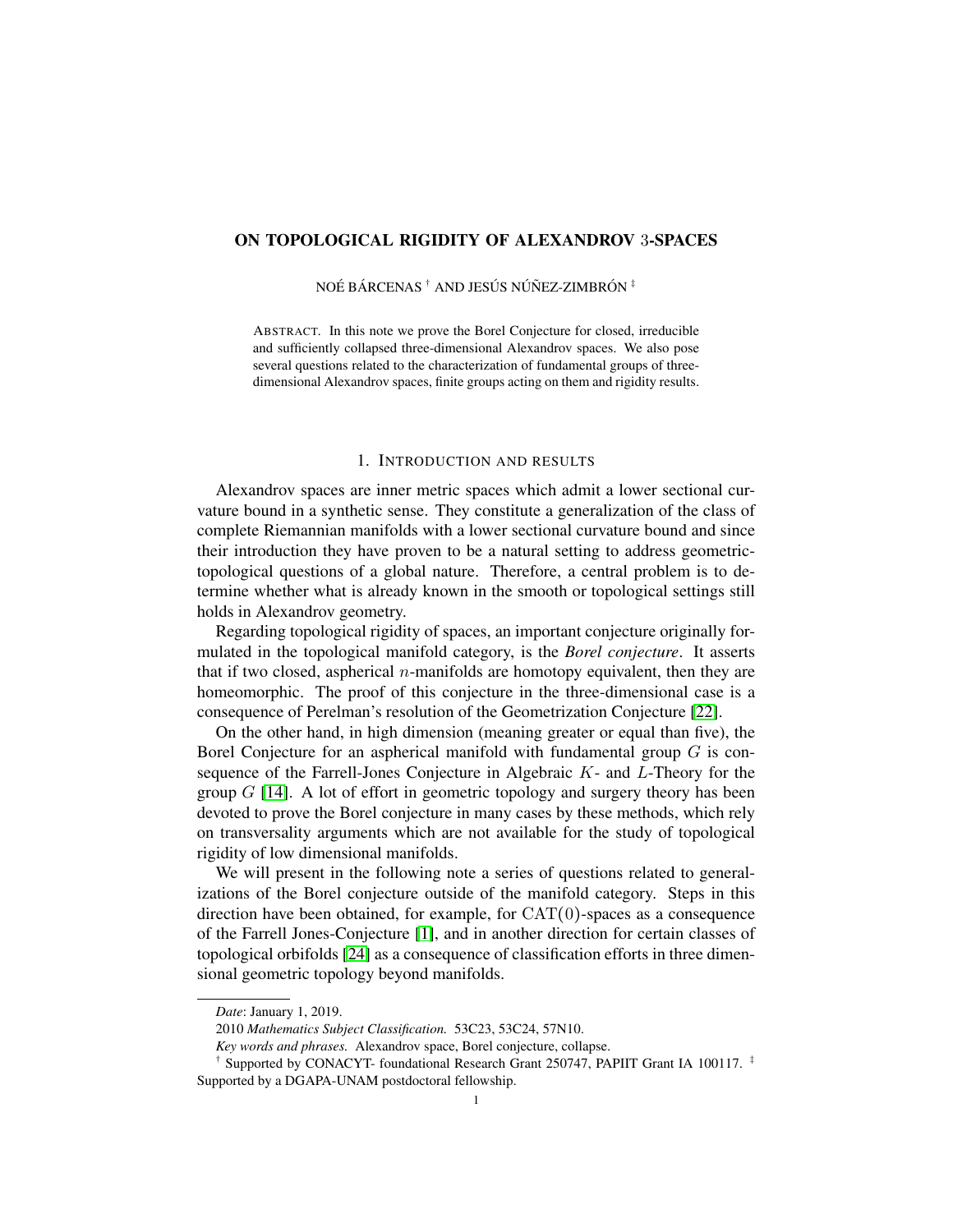Negative results concerning the topological rigidity of singular spaces of geometric nature, such as the Coxeter complex have been obtained in [\[23\]](#page-10-3).

It is therefore natural to inquire whether the Borel conjecture is still valid for closed Alexandrov 3-spaces (cf. [\[6,](#page-9-1) Remark 3.12]). These spaces are either topological 3-manifolds or are homeomorphic to quotients of smooth 3-manifolds by smooth orientation-reversing involutions with only isolated fixed points (see [\[7\]](#page-9-2)).

In this article we address the validity of the Borel Conjecture for the class of *sufficiently collapsed* and *irreducible* closed Alexandrov 3-spaces. The definition of *irreducibility* for a closed Alexandrov 3-space was introduced in [\[9\]](#page-9-3). Let us recall that a closed Alexandrov 3-space X is *irreducible* if every embedded 2 sphere in  $X$  bounds a 3-ball and, in the case that the set of topologically singular points of X is non-empty, it is further required that every 2-sided  $\mathbb{R}P^2$  bound a  $K(\mathbb{R}P^2)$ , a cone over a real projective plane  $\mathbb{R}P^2$ . The condition related to collapse is described more precisely by considering the class of spaces  $\mathcal{A}^{3}(D,\varepsilon)$ , defined as the class of closed Alexandrov 3-spaces with curv ≥ −1, satisfying that  $diam \le D$  and vol  $\lt \varepsilon$  for given  $D, \varepsilon > 0$ . We say that a closed Alexandrov 3-space X is sufficiently collapsed if  $X \in \mathcal{A}^{3}(D, \varepsilon)$  for a sufficiently small  $\varepsilon$  with respect to D. Our main result is the following.

<span id="page-1-0"></span>**Theorem A.** For any  $D > 0$ , there exists  $\varepsilon = \varepsilon(D) > 0$  such that, if  $X, Y \in$  $\mathcal{A}^{3}(D,\varepsilon)$  are aspherical and irreducible, then the Borel Conjecture holds for X *and*  $Y$ *, that is, if*  $X$  *is homotopy equivalent to*  $Y$  *then*  $X$  *is homeomorphic to*  $Y$ *.* 

We point out that a related result was obtained in [\[18,](#page-10-4) Theorem 6.1] where the second named author proved the Borel Conjecture for closed Alexandrov 3-spaces admitting an isometric circle action. The proof of Theorem [A](#page-1-0) is based on two points: the Borel conjecture in the 3-manifold case and the following result.

<span id="page-1-1"></span>**Theorem B.** *For any*  $D > 0$ *, there exists*  $\varepsilon = \varepsilon(D) > 0$  *such that, if*  $X \in \mathcal{A}^3(D, \varepsilon)$ *is irreducible and aspherical, then* X *is homeomorphic to a* 3*-manifold.*

The classification of closed collapsing Alexandrov 3-spaces due to Mitsuishi-Yamaguchi is a key tool in the proof of Theorem [B.](#page-1-1) The classification of closed Alexandrov 3-spaces admitting isometric (local) circle actions [\[10\]](#page-9-4), [\[18\]](#page-10-4) obtained by Galaz-García and the second named author also plays a role. The strategy of proof resembles that of [\[9,](#page-9-3) Theorem A]. In fact, without assuming that the spaces in question are sufficiently collapsed or irreducible, the analysis of Section [3.2](#page-5-0) implies the following result.

Corollary C. *Let* X *be a closed, non-orientable Alexandrov* 3*-space with fundamental group*  $\mathbb{Z}, \mathbb{Z} \rtimes \mathbb{Z}$  *or*  $\mathbb{Z} \oplus \mathbb{Z}$ *. Then*  $\pi_2(X) \neq 0$ *. In particular,* X *is not aspherical.*

For arbitrary dimension we observe the following result, which is an immediate consequence of a result of Mitsuishi (see [\[16,](#page-10-5) Corollary 5.7] and Theorem [3.1](#page-6-0) below) and Theorem [3.2](#page-6-1) (stated below).

<span id="page-1-2"></span>Corollary D. *Let* X *be a closed, aspherical Alexandrov* n*-space such that its universal cover is compact. Then* X *is homeomorphic to a closed* n*-manifold.*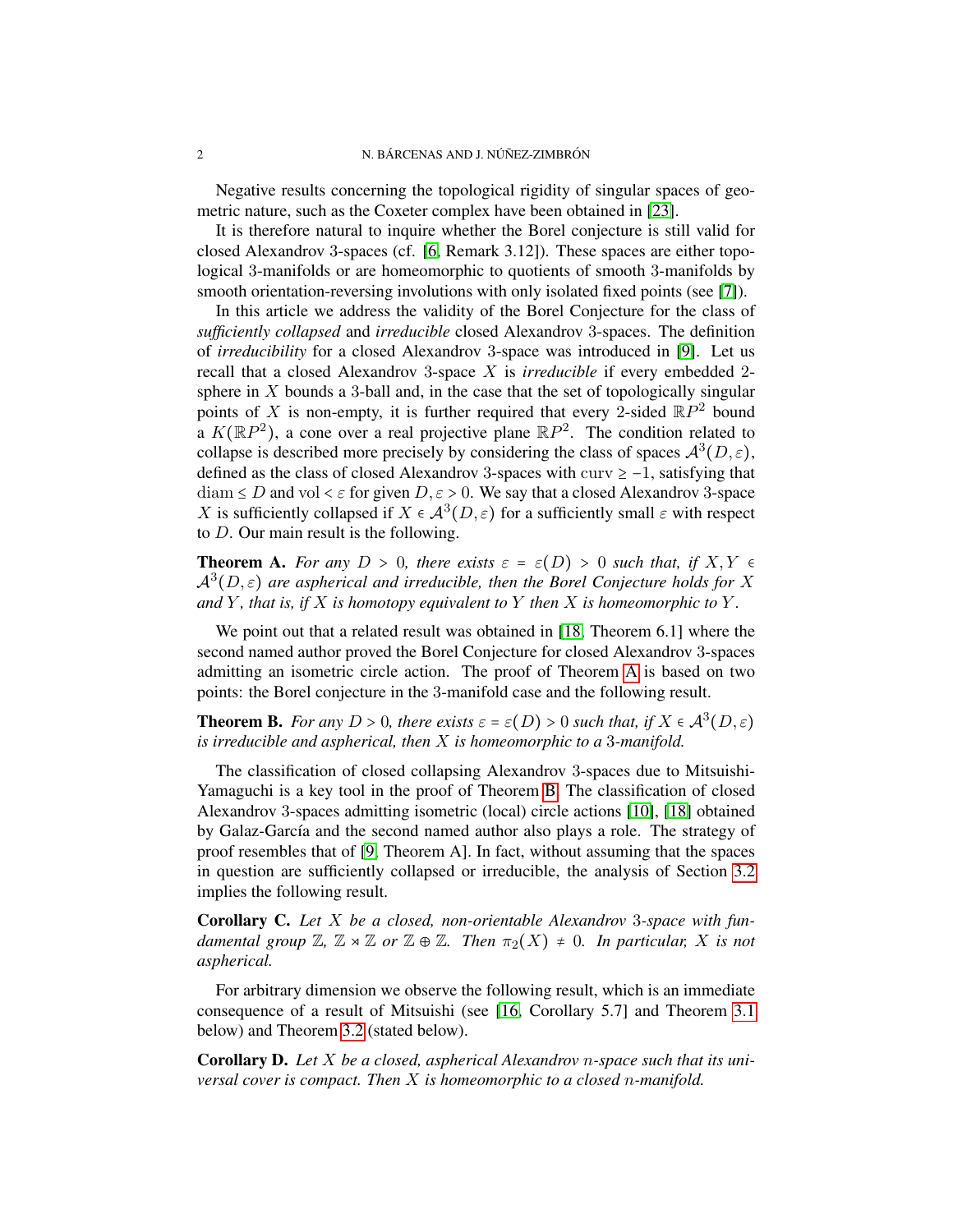In light of Theorem [B](#page-1-1) and Corollary [D](#page-1-2) we propose the following natural conjecture (cf. Remark [3.4\)](#page-8-0).

### <span id="page-2-1"></span>Conjecture E. *Every closed, aspherical Alexandrov* 3*-space is a* 3*-manifold*

The organization of the article is the following. In Section [2,](#page-2-0) we briefly recall the basic structure of Alexandrov 3-spaces following Galaz-García-Guijarro [\[7\]](#page-9-2) and the classification of collapsing Alexandrov 3-spaces of Mitsuishi-Yamaguchi [\[17\]](#page-10-6). In Section [3,](#page-4-0) we prove Theorem [B](#page-1-1) which yields as a consequence the validity of Theorem [A.](#page-1-0) In section [4,](#page-8-1) we state some questions related to the fundamental groups and groups which can act on Alexandrov 3-spaces, in analogy with similar results obtained in connection with the topological rigidity of aspherical manifolds.

Acknowledgements. The authors warmly thank Fernando Galaz-García and Luis Guijarro for very helpful conversations. JNZ also thanks Bernardo Villarreal and Angel Zaldivar for useful communications. ´

### 2. PRELIMINARIES

<span id="page-2-0"></span>We will assume that the reader is familiar with the general theory of Alexandrov spaces of curvature bounded below and refer to [\[3\]](#page-9-5) for a more detailed introduction. In this section we will briefly recall some results concerning the structure of closed Alexandrov 3-spaces. All spaces are considered to be connected throughout the article.

2.1. Alexandrov 3-spaces. Let  $X$  denote a closed Alexandrov 3-space and for each  $x \in X$ , let  $\Sigma_x X$  be the space of directions at x. The space  $\Sigma_x X$  is a closed Alexandrov 2-space with curv  $\Sigma_x X \ge 1$  (see [\[3,](#page-9-5) Theorem 10.8.6]). This implies, via the Bonnet-Myers Theorem (see [\[3,](#page-9-5) Theorem 10.4.1]) and the classification of closed surfaces that the homeomorphism type of  $\Sigma_x X$  is that of a sphere  $\mathbb{S}^2$  or that of a real projective plane  $\mathbb{R}P^2$ . A point  $x \in X$  such that  $\Sigma_x X$  is homeomorphic to  $\mathbb{S}^2$  is called *topologically regular*, while a point such that  $\Sigma_x X$  is homeomorphic to  $\mathbb{R}P^2$  is called *topologically singular*. We let  $S(X)$  be the subset of X consisting of topologically singular points. Then  $X \setminus S(X)$  is open and dense in X (see [\[3,](#page-9-5) Theorem 10.8.5]). Furthermore, the Conical Neighborhood Theorem of Perelman [\[21\]](#page-10-7) states that each point  $x \in X$  has a neighborhood which is pointed-homeomorphic to the cone over  $\Sigma_x X$ . As a consequence,  $S(X)$  is a finite set.

Topologically, a closed Alexandrov 3-space  $X$  can be described as a compact 3-manifold M having a finite number of  $\mathbb{R}P^2$ -boundary components with a cone over  $\mathbb{R}P^2$  attached on each boundary component. In the case that  $S(X) \neq \emptyset$  there is an alternative topological description of  $X$  as quotient of a closed, orientable, topological 3-manifold X by an orientation-reversing involution  $\iota : X \to X$  having only isolated fixed points. The 3-manifold  $\tilde{X}$  is called the *branched orientable double cover of* X (see [\[7,](#page-9-2) Lemma 1.7]). It is possible to lift the Alexandrov metric on X to an Alexandrov metric on  $\tilde{X}$  having the same lower curvature bound in such a way that  $\iota$  is an isometry. In particular,  $\iota$  is equivalent to a smooth involution on  $X$  regarded as a smooth 3-manifold (a detailed description of this construction can be found in [\[7,](#page-9-2) Lemma 1.8], [\[4,](#page-9-6) Section 2.2] and [\[11,](#page-9-7) Section 5]).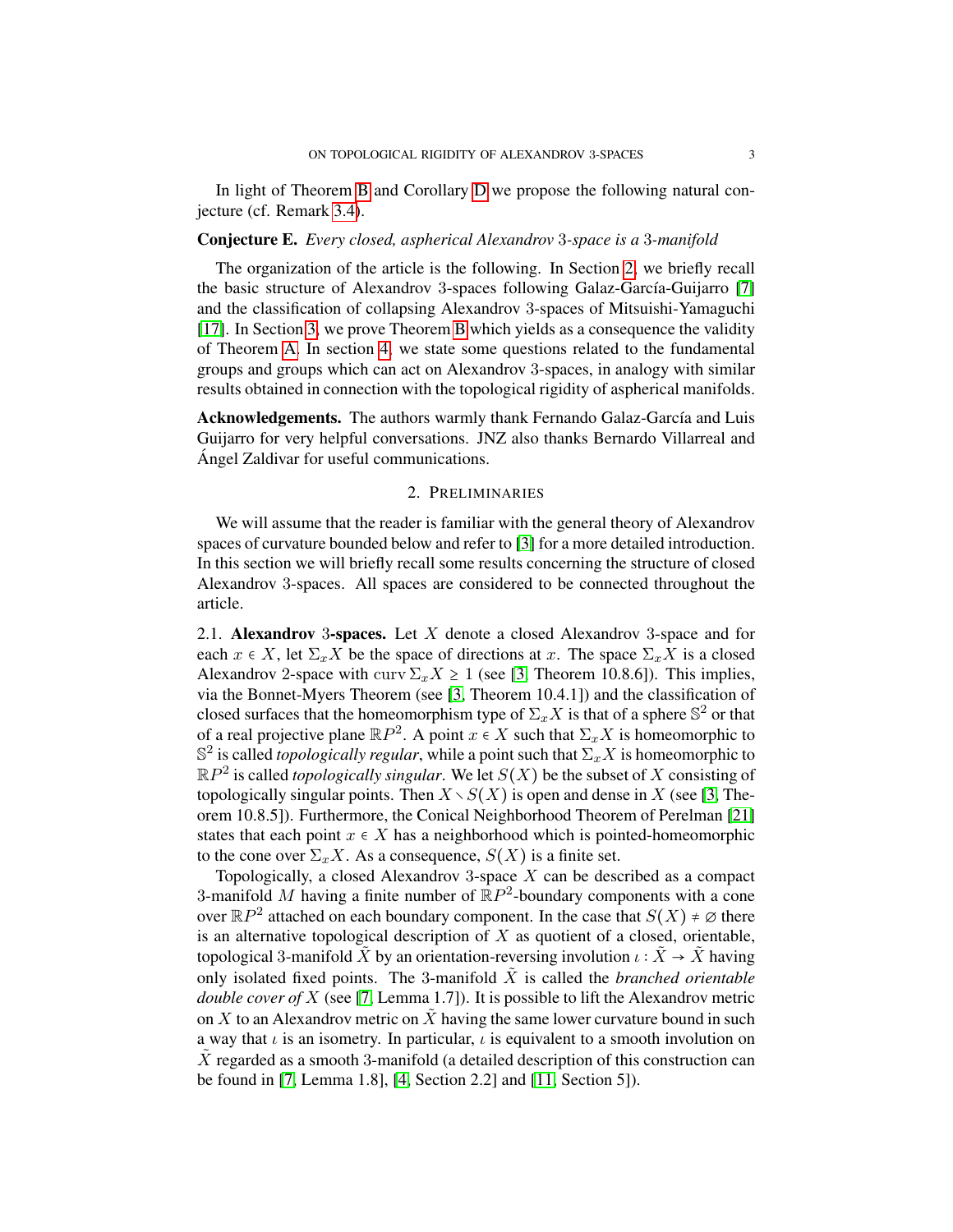2.2. Collapsing Aleandrov 3-spaces. Let  $\{X_i\}_{i=1}^{\infty}$  be a sequence of closed Alexandrov 3-spaces with diameters uniformly bounded above by  $D > 0$  and curv  $X_i \geq k$ for some  $k \in \mathbb{R}$ . Gromov's Precompactness Theorem implies that (possibly after passing to a subsequence), there exists an Alexandrov space  $Y$  with diameter bounded above by D and curv  $Y \geq k$  such that  $X_i \stackrel{GH}{\longrightarrow} Y$ . In the case in which  $\dim Y < 3$ , the sequence  $X_i$  is said to *collapse to Y*. Similarly, a closed Alexandrov 3-space X is a *collapsing Alexandrov* 3*-space* if there exists a sequence of Alexandrov metrics  $d_i$  on X such that the sequence  $\{(X, d_i)\}_{i=1}^{\infty}$  is a collapsing sequence.

The topological classification of closed collapsing Alexandrov 3-spaces was obtained by Mitsuishi-Yamaguchi in [\[17\]](#page-10-6). We now give a brief summary of the classification. We denote the boundary of an Alexandrov space Y by  $\partial Y$ .

In the case in which dim  $Y = 2$  (cf. [\[17,](#page-10-6) Theorems 1.3, 1.5]), for sufficiently big  $i$ ,  $X_i$  is homeomorphic to a *generalized Seifert fibered space*  $\operatorname{Seif}(Y)$  (see [\[17,](#page-10-6) Definition 2.48]). In the case in which  $\partial Y \neq \emptyset$ , Seif(Y) is attached with a finite number of *generalized solid tori and Klein bottles* (see [\[17,](#page-10-6) Definition 1.4]).

In the event that dim Y = 1 and  $\partial Y = \emptyset$  (cf. [\[17,](#page-10-6) Theorem 1.7]), for big enough i,  $X_i$  is homeomorphic to an F-fiber bundle over  $\mathbb{S}^1$ , where F is homeomorphic to one of the spaces  $T^2$ ,  $K^2$ ,  $\mathbb{S}^2$  or  $\mathbb{R}P^2$ . On the other hand, if  $\partial Y \neq \emptyset$  (cf. [\[17,](#page-10-6) Theorem 1.8]),  $X_i$  is homeomorphic to a union of two spaces B and B' with one boundary component, glued along their homeomorphic boundaries, where  $\partial B$  is one of the spaces  $T^2$ ,  $K^2$ ,  $\mathbb{S}^2$  or  $\mathbb{R}P^2$ . The pieces B and B' are determined as follows:

- (i) If  $\partial B \cong \mathbb{S}^2$  then B and B' are homeomorphic to one of: a 3-ball  $D^3$ , a 3dimensional projective space with the interior of a 3-ball removed  $\mathbb{R}P^3 \setminus$  $\text{int}D^3$  or  $B(S_2)$ , a space homeomorphic to a small metric ball of an  $\mathbb{S}^2$ soul of an open non-negatively curved Alexandrov space  $L(\mathbb{S}^2;2)$  (cf. [\[17,](#page-10-6) Corollary 2.56]).
- (ii) If  $\partial B \cong \mathbb{R}P^2$  then B and B' are homeomorphic to a closed cone over a projective plane  $K_1(\mathbb{R}P^2)$ .
- (iii) If  $\partial B \cong T^2$  then B and B' are homeomorphic to one of  $\mathbb{S}^1 \times D^2$ ,  $\mathbb{S}^1 \times \text{Mo}$ , the orientable non-trivial *I*-bundle over  $K^2$ ,  $K^2 \tilde{\times} I$  or  $B(S_4)$ , a space homeomorphic to a small metric ball of an  $\mathbb{S}^2$ -soul of an open non-negatively curved Alexandrov space  $L(\mathbb{S}^2;4)$  (cf. [\[17,](#page-10-6) Corollary 2.56]).
- (iv) If  $\partial B \cong K^2$  then  $\overline{B}$  and  $\overline{B}'$  are homeomorphic to one of  $\mathbb{S}^1 \tilde{\times} D^2$  the non-orientable  $D^2$ -bundle over  $\mathbb{S}^1$ ,  $K^2 \hat{\times} I$  the non-orientable non-trivial Ibundle over  $K^2$ , the space  $B(pt)$  defined in [\[17,](#page-10-6) Example 1.2], or  $B(\mathbb{R}P^2)$ , a space homeomorphic to a small metric ball of an  $\mathbb{R}P^2$ -soul of an open non-negatively curved Alexandrov space  $L(\mathbb{R}P^2;2)$  (cf. [\[17,](#page-10-6) Corollary 2.56]).

Finally, if  $\dim Y = 0$  (cf. [\[17,](#page-10-6) Theorem 1.9]), then for i sufficiently big,  $X_i$  is homeomorphic to either a generalized Seifert fiber space  $\text{Seif}(Z)$ , (where Z is a 2-dimensional Alexandrov space with curv  $Z \ge 0$ ), a space appearing in the cases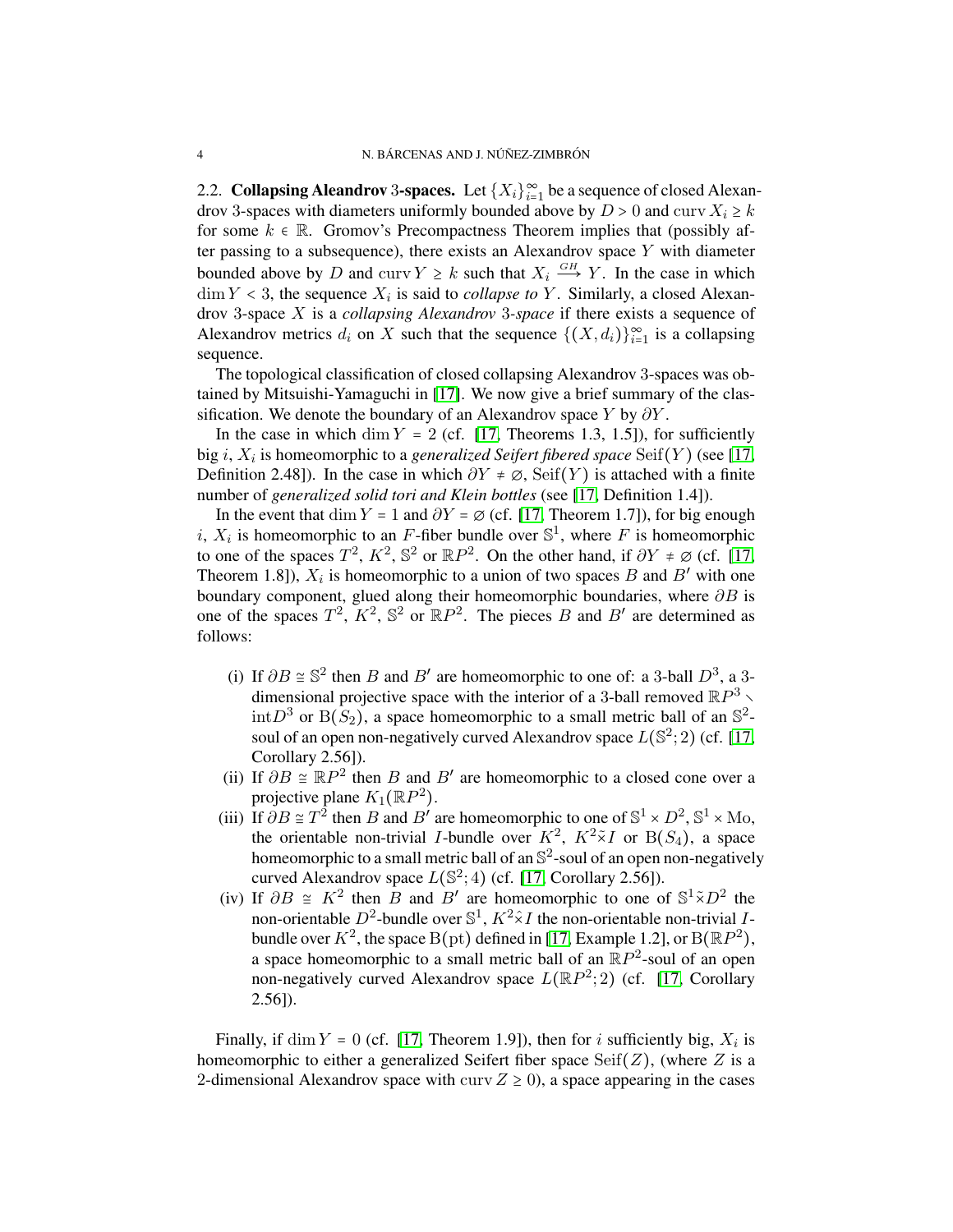in which dim  $Y = 1, 2$  or a non-negatively curved Alexandrov space with finite fundamental group.

In order to provide information on the homotopy groups of some of the spaces appearing in the previous classification we now recall the celebrated Soul Theorem for Alexandrov spaces due to Perelman [\[20,](#page-10-8) §6]

**Theorem 2.1** (Soul Theorem). Let X be a compact Alexandrov space of curv  $\geq 0$ *with* ∂X ≠ ∅*. Then there exists a totally convex, compact subset* S ⊂ X*, called the soul of*  $X$  *with*  $\partial S = \emptyset$  *which is a strong deformation retract of*  $X$ *.* 

The spaces  $B(S_2)$ ,  $B(S_4)$ ,  $B(pt)$  and  $B(\mathbb{R}P^2)$  admit Alexandrov metrics of  $curv \geq 0$ . Therefore the Soul Theorem can be applied. Moreover, given that the soul is a strong deformation retract of the space, in particular we have a homotopy equivalence. Whence,  $\pi_k(\text{B}(S_2)) \cong \pi_k(\mathbb{S}^2)$ ,  $\pi_k(\text{B}(S_4)) \cong \pi_k(\mathbb{S}^2)$ , while  $\pi_k(B(pt)) = 0$  and  $\pi_k(B(\mathbb{R}P^2)) \cong \pi_k(\mathbb{R}P^2)$  for all  $k \geq 1$ .

#### 3. PROOFS

<span id="page-4-0"></span>We proceed to prove Theorem [B.](#page-1-1) As stated in the Introduction, this result readily implies our main result, Theorem [A.](#page-1-0)

*Proof of Theorem [B.](#page-1-1)* We will proceed by contradiction. Let us suppose that the result in question does not hold. Then, there exists a sequence of closed, irreducible and aspherical Alexandrov 3-spaces  $\{X_i\}_{i=1}^{\infty}$  of curv  $X_i \ge -1$ , satisfying that diam  $X_i \leq D$  and vol  $X_i \stackrel{i \to \infty}{\longrightarrow} 0$  which are not homeomorphic to 3-manifolds. Therefore by Gromov's precompactness Theorem we can assume (possibly passing to a non-relabeled subsequence) that  $X_i$  collapses in the Gromov-Hausdorff topology to a closed Alexandrov space Y of dimension  $\lt$  3. We will split the proof in three cases depending on whether dim  $Y = 0, 1, 2$  and obtain a contradiction in each case. Observe that by our contradiction assumption in the following analysis we will exclude any Alexandrov 3-spaces appearing in the classification [\[17\]](#page-10-6) that are homeomorphic to 3-manifolds.

<span id="page-4-1"></span>3.1. 2-dimensional limit space. In the case that  $\dim Y = 2$ , we need to address two further cases depending on whether  $X_i$  contains singular fibers with neighborhoods of type  $B(pt)$  or not. In the case in which  $X_i$  does not contain fibers of type B(pt), then by [\[10,](#page-9-4) Corollary 6.2], the collapse  $X_i \stackrel{GH}{\longrightarrow} Y$  is equivalent to the one obtained by collapsing along the orbits of a local circle action on  $X_i$ . There-fore, by [\[10,](#page-9-4) Theorem B]  $X_i$  is homeomorphic to a connected sum of the form  $M#$  Susp $(\mathbb{R}P^2)$ #…# Susp $(\mathbb{R}P^2)$ , where M is a closed 3-manifold admitting a local circle action. It now follows from [\[9,](#page-9-3) Lemma 5.1] that either  $X_i$  is homeomorphic to M or to Susp( $\mathbb{R}P^2$ ). Since we are assuming  $X_i$  is not homeomorphic to a 3-manifold, we conclude that  $X_i$  is homeomorphic to  $\text{Susp}(\mathbb{R}P^2)$ . However,  $\text{Supp}(\mathbb{R}P^2)$  is not aspherical, as a combination of the suspension isomorphism and the Hurewicz Theorem yields that  $\pi_2(\text{Susp}(\mathbb{R}P^2))$  is isomorphic to  $\mathbb{Z}_2$ .

We move on to the case in which  $X_i$  contains fibers with tubular neighborhoods of the form B(pt). Let us consider the branched orientable double cover  $\tilde{X}_i$  of  $X_i$ .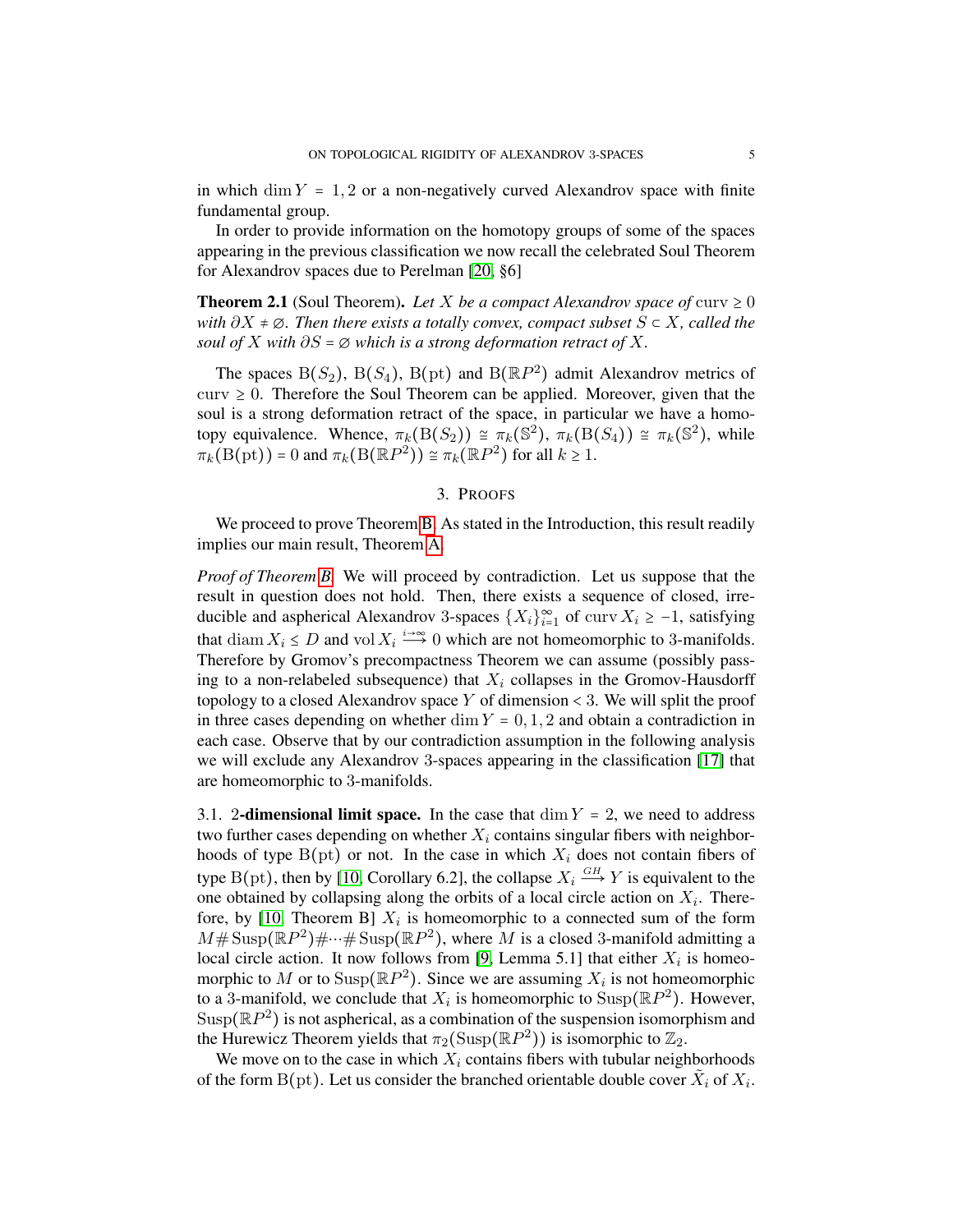We now recall that, by [\[9,](#page-9-3) Corollary 3.2]  $X_i$  collapses if and only if the sequence of branched orientable double covers  $\tilde{X}_i$  collapses. Then, by [\[10,](#page-9-4) Corollary 6.2], the connected sum decomposition in [\[10,](#page-9-4) Theorem B], and taking into account the orientability of  $\tilde{X}_i$  we have that  $\tilde{X}_i$  is homeomorphic to a connected sum of the form

<span id="page-5-1"></span>(3.1) 
$$
(\#\mathbb{S}^2 \times \mathbb{S}^1) \# (\mathop{\#}_{j=1}^n L(\alpha_j, \beta_j))
$$

where  $L(\alpha_j, \beta_j)$  denotes a lens space determined by the Seifert invariants  $(\alpha_j, \beta_j)$ (see [\[19,](#page-10-9) Section 1.7]).

It was proved in [\[9,](#page-9-3) Page 14] that, in this situation, the connected sum [\(3.1\)](#page-5-1) cannot contain both lens spaces and copies of  $\mathbb{S}^2 \times \mathbb{S}^1$ , that is, either  $X_i$  is homeomorphic to a connected sum of lens spaces or to a connected sum of copies of  $\mathbb{S}^2 \times \mathbb{S}^1$ . However, the irreducibility assumption implies, as in [\[9,](#page-9-3) Case 5.6], that the expression [\(3.1\)](#page-5-1) cannot contain  $\#_{j=1}^n L(\alpha_j, \beta_j)$  as a connected summand and therefore only copies of  $\mathbb{S}^2 \times \mathbb{S}^1$  appear in the connected sum [3.1.](#page-5-1) Therefore  $X_i$ is homeomorphic to  $\#_{\varphi} \mathbb{S}^2 \times \mathbb{S}^1$ . Furthemore, it follows from the irreducibility of  $X_i$  as in [\[9,](#page-9-3) Case 5.7] that  $\tilde{X}_i$  is homeomorphic to  $\mathbb{S}^2 \times \mathbb{S}^1$ . Hence, it suffices to consider the case in which  $X_i$  is a quotient of  $\mathbb{S}^2 \times \mathbb{S}^1$  by an orientation reversing involution  $\iota : \mathbb{S}^2 \times \mathbb{S}^1 \to \mathbb{S}^2 \times \mathbb{S}^1$  having only isolated fixed points.

Let us consider  $\mathbb{S}^2 \times \mathbb{S}^1$  as a subspace of  $\mathbb{R}^3 \times \mathbb{C}$  and denote its points by  $((x, y, z), w)$ . The classification [\[25\]](#page-10-10) of involutions on  $\mathbb{S}^2 \times \mathbb{S}^1$  yields that the involution  $\iota_i$  on  $\tilde{X}_i$  satisfying that  $\tilde{X}_i/\iota_i \cong X_i$  is equivalent to the involution defined by

$$
((x,y,z),w)\mapsto ((-x,-y,z),\overline{w})
$$

which has four fixed points. The quotient space of this involution is homeomorphic to Susp $(\mathbb{R}P^2)$ # Susp $(\mathbb{R}P^2)$  (see incise (a) of Case (2) in Page 7 of [\[7\]](#page-9-2)). Then it follows, as in the proof of [\[18,](#page-10-4) Theorem 6.1], that  $X_i$  is not aspherical.

<span id="page-5-0"></span>3.2. 1-dimensional limit space. In this case, for sufficiently big  $i$ ,  $X_i$  is homeomorphic to a gluing of two pieces  $B$  and  $B'$  appearing in the classification [\[17\]](#page-10-6), along their isometric boundaries. As  $X_i$  is not homeomorphic to a manifold, at least one of the following pieces must appear in the decomposition:  $B(S_2)$ ,  $K_1(\mathbb{R}P^2)$ , B(S<sub>4</sub>), B(pt) and B( $\mathbb{R}P^2$ ). We will show in this section that every possible space  $X_i$  having one of these pieces cannot be aspherical.

**Case 3.1** (One of the pieces is  $B(S_2)$ ). The possible pieces in this case are  $D^3$ ,  $\mathbb{R}P^3$  \ int $D^3$  and B(S<sub>2</sub>). By [\[17,](#page-10-6) Remark 2.62],  $B(S_2)$  is homeomorphic to Susp $(\mathbb{R}P^2) \setminus D^3$ . Whence the possible spaces arising by gluing with this piece are homeomorphic to  $\text{Sup}(\mathbb{R}P^2)$ ,  $\mathbb{R}P^3 \# \text{Sup}(\mathbb{R}P^2)$  and  $\text{Sup}(\mathbb{R}P^2) \# \text{Sup}(\mathbb{R}P^2)$ . All of these spaces have  $\text{Supp}(\mathbb{R}P^2)$  as a connected summand, and therefore the arguments of [\[18,](#page-10-4) Theorem 6.1] show that they are not aspherical, a contradiction.

**Case 3.2** (One of the pieces is  $K_1(\mathbb{R}P^2)$ ). The only piece is the closed cone  $K_1(\mathbb{R}P^2)$  and therefore, the space  $X_i$  in this case is homeomorphic to  $\text{Susp}(\mathbb{R}P^2)$ .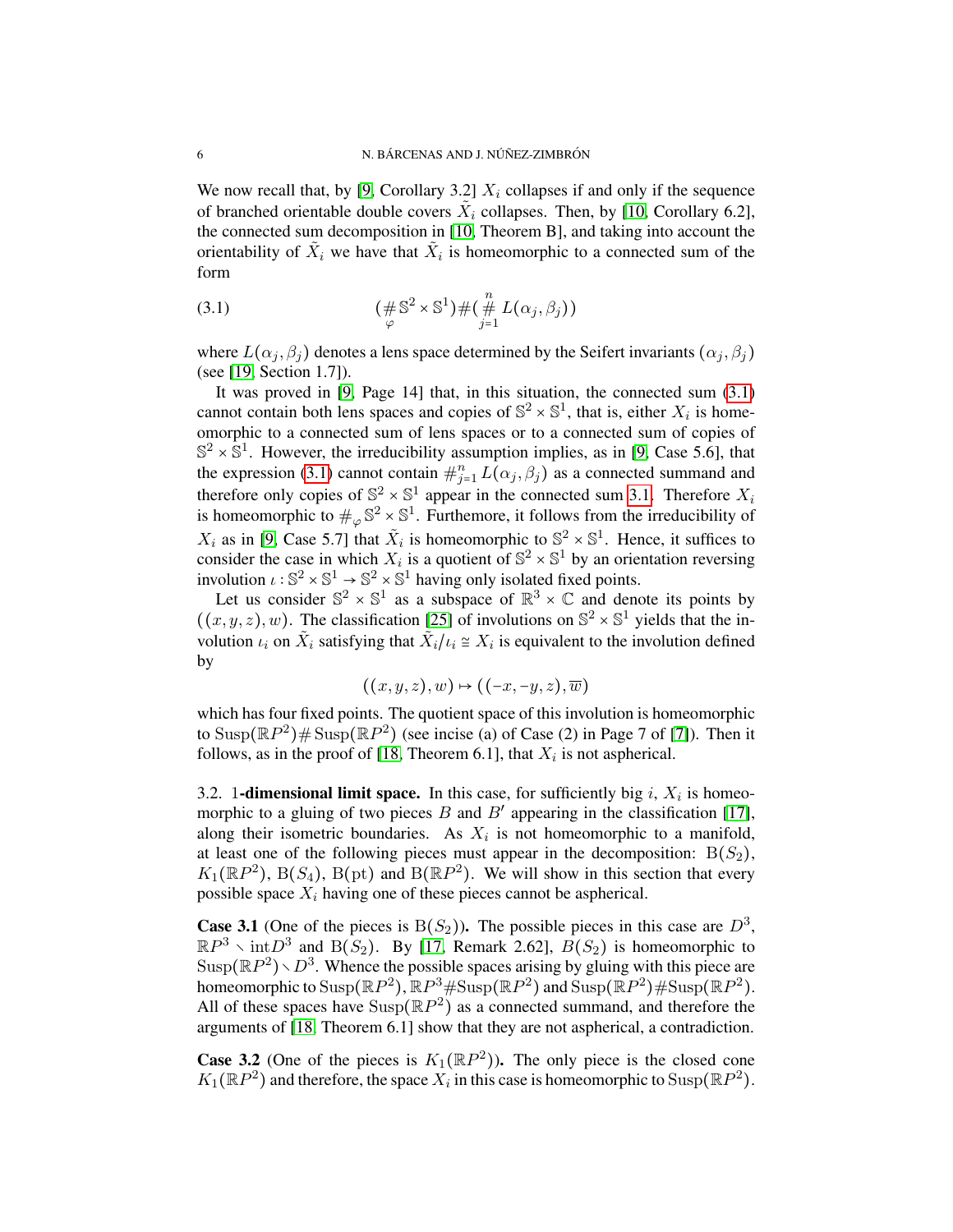As previously mentioned, this space is not aspherical and then a contradiction is ensued.

As a first step to deal with the remaining cases, we observe that  $H_2(X_i) \neq 0$ whenever  $X_i$  contains a piece of the form  $B(S_4)$  or  $B(pt)$  a fact that follows from the following result due to Mitsuishi (see [\[16,](#page-10-5) Corollary 5.7]). The result is originally stated for the more general class of  $NB$ -spaces (see [\[16,](#page-10-5) Definition 1.6]). For simplicity we restate it here for Alexandrov spaces only.

<span id="page-6-0"></span>Theorem 3.1 (Mitsuishi). *Let* X *be a closed, connected Alexandrov* n*-space. If* X *is non-orientable then the torsion subgroup of*  $H_{n-1}(X;\mathbb{Z})$  *is isomorphic to*  $\mathbb{Z}_2$ *and, in particular,*  $H_{n-1}(X;\mathbb{Z})$  *is non-zero.* 

In order to obtain that  $\pi_2(X_i) \neq 0$  using the information that  $H_2(X_i) \neq 0$  we will use the following classical theorem proved by Hopf in [\[12,](#page-9-8) Theorem a), Page 257].

<span id="page-6-1"></span>Theorem 3.2 (Hopf). *Let* X *be a* CW*-complex with finitely many cells. Then, there exists an exact sequence*

<span id="page-6-2"></span>(3.2) 
$$
\pi_2(X) \to H_2(X) \to H_2(B\pi_1(X); \mathbb{Z}) \to 0.
$$

Here,  $B\pi_1(X)$  denotes a model for the classifying space of the fundamental group  $\pi_1(X)$ , which is characterized up to homotopy by being an aspherical CWcomplex having the same fundamental group as X. As  $\pi_1(X)$  depends on the pieces  $B$  and  $B'$  we will split the following analysis to go over every possibility.

**Case 3.3** (One of the pieces is B $(S_4)$ ). The possible pieces B and B' with  $X_i \cong$  $B \cup B'$  in this case are  $S^1 \times D^2$ ,  $S^1 \times$  Mo,  $K^2 \tilde{\times} I$  and  $B(S_4)$ . We assume that  $B' = B(S_4)$  is fixed.

<span id="page-6-3"></span>**Case 3.3.1** ( $B = B(S_4)$ ). If both pieces of the decomposition of  $X_i$  are homeomorphic to  $B(S_4)$ , then Van Kampen's Theorem readily implies that  $\pi_1(X_i) = 0$ . Moreover, by Theorem [3.1,](#page-6-0)  $H_2(X_i) \neq 0$ . Therefore, by Hurewicz's Theorem,  $\pi_2(X_i) \neq 0$ , which contradicts the asphericity of  $X_i$ .

**Case 3.3.2** ( $B = S^1 \times \text{Mo}$ ). The fundamental group of  $X_i$  in this case is  $\mathbb{Z} \oplus \mathbb{Z}$ , as calculated from Van Kampen's Theorem. A model for the classifying space  $B(\mathbb{Z} \oplus \mathbb{Z})$  is the torus  $T^2$ . Hence, the sequence [\(3.2\)](#page-6-2) becomes

(3.3) 
$$
\pi_2(X_i) \to H_2(X_i) \to \mathbb{Z} \to 0.
$$

Here, we have used the fact that  $H_2(T^2) \cong \mathbb{Z}$  (as a consequence of the orientability of  $T^2$ ). Therefore, if  $\pi_2(X_i) = 0$  we would obtain that  $H_2(X_i) \cong \mathbb{Z}$ , in particular yielding that  $H_2(X_i)$  is torsion-free. This contradicts Theorem [3.1.](#page-6-0) Therefore,  $\pi_2(X_i) \neq 0$  which is a contradiction to the asphericity of  $X_i$ .

<span id="page-6-4"></span>**Case 3.3.3** ( $B = S^1 \times D^2$ ). In this case, a computation via the Van Kampen's Theorem yields that  $\pi_1(X_i) \cong \mathbb{Z}$ . Now, a model for  $B\mathbb{Z}$  is the circle  $S^1$ . Hence, Hopf's exact sequence [\(3.2\)](#page-6-2) takes the form

(3.4) 
$$
\pi_2(X_i) \to H_2(X_i) \to 0 \to 0.
$$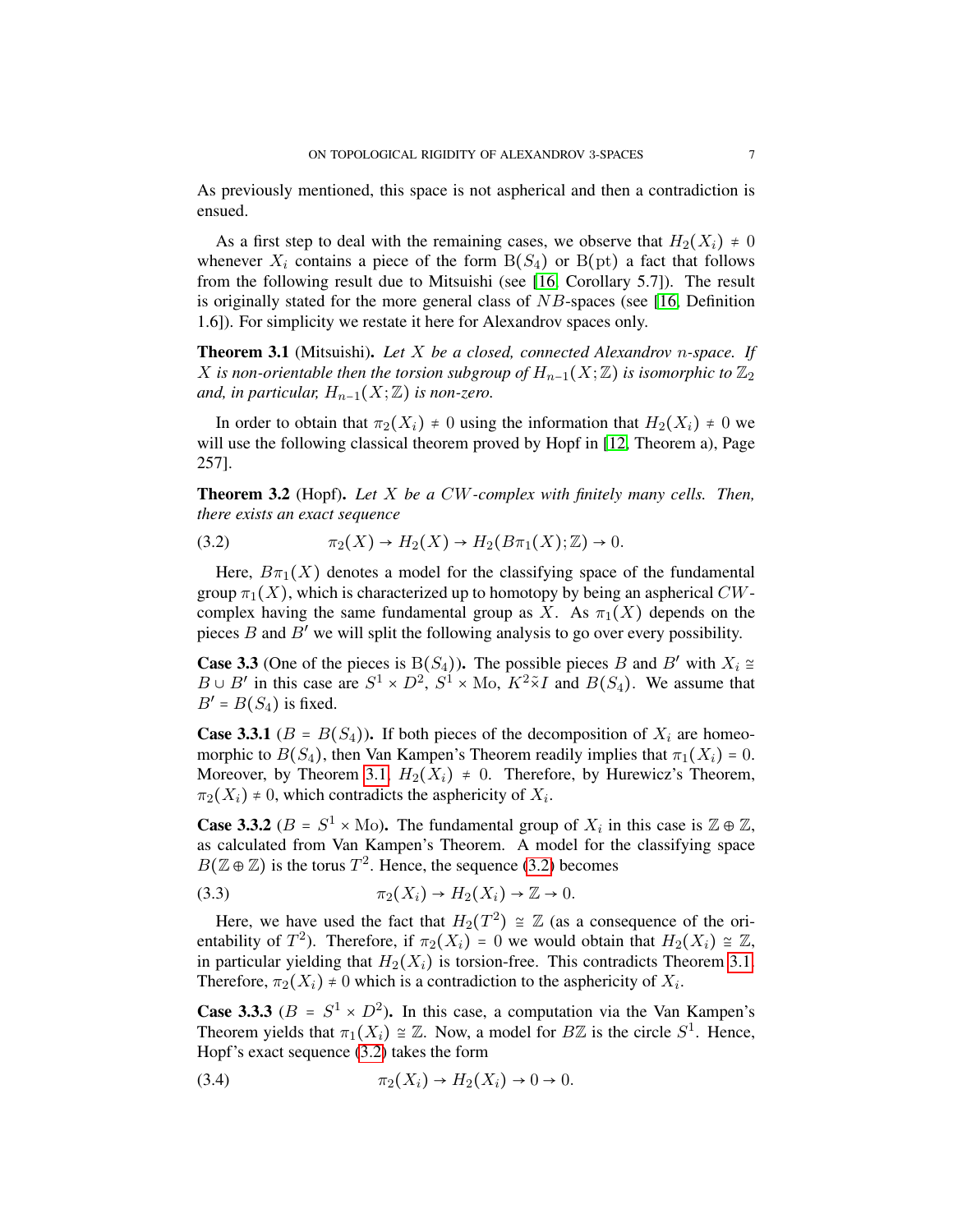Therefore, the morphism  $\pi_2(X_i) \to H_2(X_i) \neq 0$  is surjective, implying that  $\pi_2(X_i) \neq 0$ . This contradicts the assumption that  $X_i$  is aspherical.

<span id="page-7-0"></span>**Case 3.3.4** ( $B = K^2 \tilde{\times} I$ ). As in the previous cases, using Van Kampen's theorem it follows that the fundamental group of  $X_i$  is that of  $K^2 \times I$ . Since  $\overline{I}$  is contractible,  $\pi_1(K^2 \tilde{\times} I) \cong \pi_1(K^2) \cong \mathbb{Z} \rtimes \mathbb{Z}$ . We now note that a model for  $B(\mathbb{Z} \rtimes \mathbb{Z})$  is the Klein bottle. Therefore by the non-orientability of  $K^2$ , the Hopf's sequence [\(3.2\)](#page-6-2) becomes

(3.5) 
$$
\pi_2(X_i) \to H_2(X_i) \to 0 \to 0.
$$

Whence, as in the previous case,  $\pi_2(X_i) \neq 0$ .

<span id="page-7-1"></span>**Case 3.4** (One of the pieces is  $B(pt)$ ). In this case the possible pieces taking the role of B and B' are  $S^1 \tilde{X} D^2$ ,  $K^2 \tilde{X} I$ , B(pt) and B( $\mathbb{R}P^2$ ). We will exclude the space  $B(pt) \cup B(\mathbb{R}P^2)$  in this case as it will be considered below. Let us observe that by Van Kampen's Theorem, the possible fundamental groups of  $X_i$  in this case are the same that appear in the case that one of the pieces is  $B(S_4)$ . Therefore, a contradiction to the asphericity of  $X_i$  is obtained for  $B(pt) \cup B(pt)$  as in Case [3.3.1,](#page-6-3) for B(pt) ∪  $K^2 \times I$  as in Case [3.3.4,](#page-7-0) and for B(pt) ∪  $S^1 \times D^2$  as in Case [\(3.3.3\)](#page-6-4).

We now address the remaining case in which one of the pieces in the decomposition of  $X_i$  is  $\mathrm{B}(\mathbb{R}P^2)$ .

**Case 3.5** (One of the pieces is  $B(\mathbb{R}P^2)$ ). Under this assumption, the possible pieces B and B' forming  $X_i$  are  $S^1 \tilde{X} D^2$ ,  $K^2 \tilde{X} I$ ,  $B(pt)$  and  $\tilde{B} (\mathbb{R}P^2)$ . As some possibilities overlap with the previous Case [\(3.4\)](#page-7-1), we only consider the spaces  $S^1 \tilde{\times} D^2 \cup B(\mathbb{R}P^2)$ ,  $K^2 \tilde{\times} I \cup B(\mathbb{R}P^2)$ ,  $B(pt) \cup B(\mathbb{R}P^2)$  and  $B(\mathbb{R}P^2) \cup B(\mathbb{R}P^2)$ here. To address the question of asphericity of these spaces we apply the following result (see [\[13,](#page-9-9) Lemma 4.1])

<span id="page-7-2"></span>Theorem 3.3. *The fundamental group of an aspherical finite-dimensional* CW*complex is torsion-free.*

An analysis via Van Kampen's Theorem yields that the possible fundamental groups of  $\overline{X}_i$  in this case are  $\mathbb{Z} *_{\pi_1(K^2)} \mathbb{Z}_2$ ,  $(\mathbb{Z} * \mathbb{Z}) *_{\pi_1(K^2)} \mathbb{Z}_2$ ,  $\mathbb{Z}_2$  and  $\mathbb{Z}_2 *_{\pi_1(K^2)} \mathbb{Z}_2$ . It is immediate to check that these groups have non-zero torsion, as at least one of the factors in the amalgamated products has non-zero torsion. Therefore Theorem [3.3](#page-7-2) yields that  $X_i$  cannot be aspherial, a contradiction.

3.3. 0-dimensional limit space. In this case, if  $X_i$  is a generalized Seifert fibered space then the contradiction is obtained as in Section [3.1.](#page-4-1) If  $X_i$  is homeomorphic to a space appearing in the 1-dimensional limit case, then the contradiction is obtained as in Section [3.2.](#page-5-0) The remaining cases are non-negatively curved (non-manifold) Alexandrov 3-spaces with finite fundamental group. In these cases, if  $\pi_1(X_i) = 0$ , Theorem [3.1,](#page-6-0) implies that  $X_i$  is not aspherical. Furthermore, if  $\pi_1(X_i)$  is non-trivial then [3.3](#page-7-2) yields that  $X_i$  is not aspherical. Hence, in every case we obtain a contradiction to asphericity and the result is settled.  $\Box$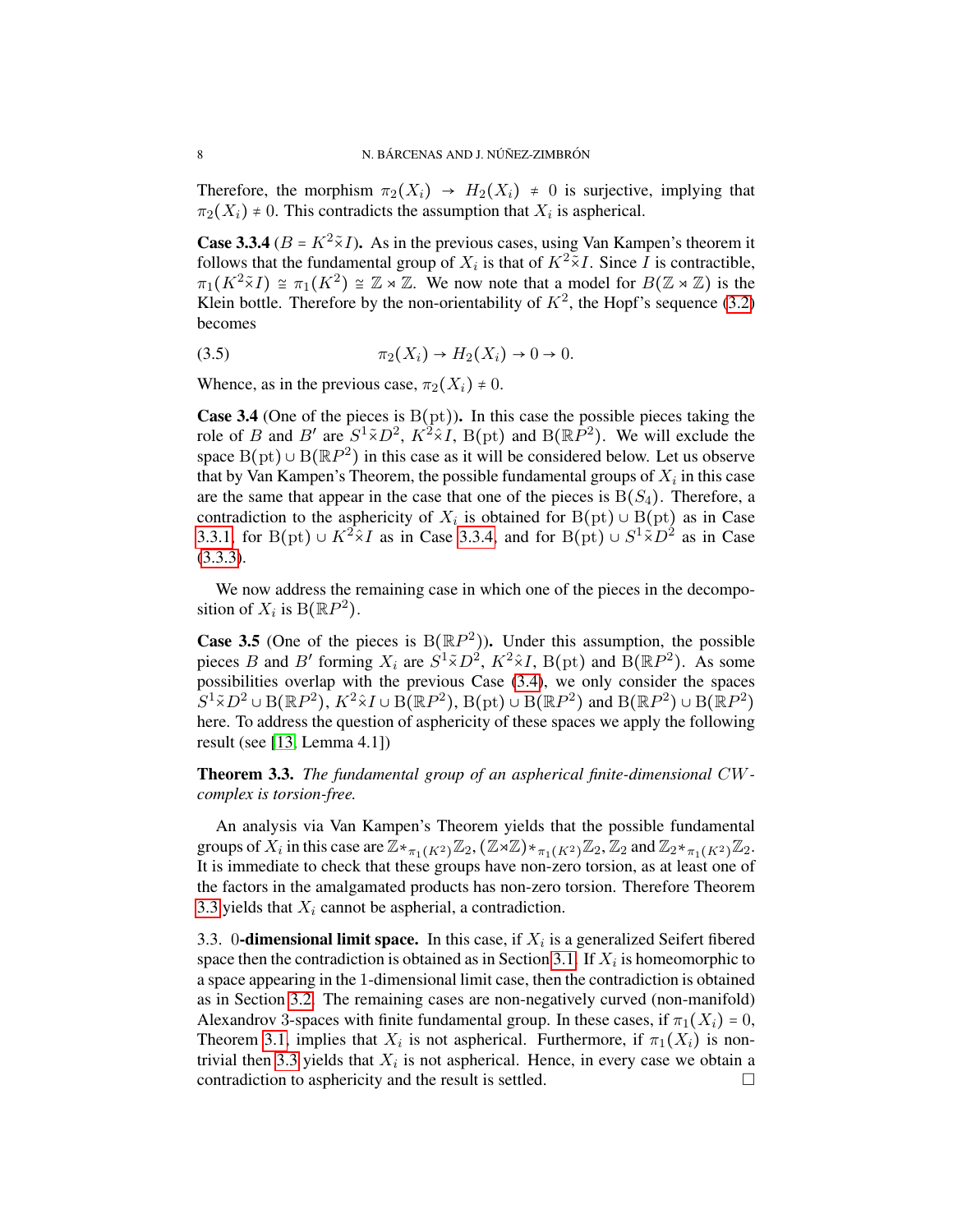<span id="page-8-0"></span>Remark 3.4. In light of Theorem [B,](#page-1-1) a natural conjecture would be that a closed, aspherical Alexandrov 3-space  $X$  is homeomorphic to a 3-manifold. This is indeed the case whenever  $X$  is simply-connected as a consequence of incise (2) of [\[16,](#page-10-5) Corollary 5.7] and the Hurewicz Theorem.

## <span id="page-8-1"></span>4. QUESTIONS ON FUNDAMENTAL GROUPS AND ACTIONS ON ALEXANDROV 3-SPACES

A lot of effort has been devoted in geometric topology to the development of characterization of fundamental groups of manifolds and spaces which are topologically rigid. On the other hand, a similar fruitful effort has been devoted to the characterization of groups which act on geometrically defined classes of manifolds.

We will now consider a series of questions inspired by the study of topological rigidity of manifolds and their extrapolation to (possibly singular) Alexandrov 3 spaces.

These questions evolve from topological or geometric rigidity results such as the Borel Conjecture for the fundamental group  $G$  of an aspherical manifold, into the characterization of fundamental groups of such spaces through concepts of geometric group theory or group cohomology.

Specifically related to group cohomology, it is an open conjecture originally posed by Wall [\[26\]](#page-10-11) that every poincaré duality group of dimension 3 is the fundamental group of a three dimensional manifold.

See [\[5\]](#page-9-10), [\[8\]](#page-9-11) for a modern discussions on the subject. Here, we present the following question:

<span id="page-8-2"></span>**Question 4.1.** Let  $G$  be a Poincaré duality group which is the fundamental group of an aspherical Alexandrov 3-space. Is it the fundamental group of an orientable three dimensional manifold?

Question [4.1](#page-8-2) follows readily from Conjecture [E.](#page-2-1)

In the direction of characterizations of groups acting on manifolds, it is a classical result by Wall [\[26\]](#page-10-11), that the finite groups acting on three-dimensional Poincare´ complexes have periodic cohomology of period 4. It is known that the symmetric group on three letters  $\Sigma_3$  cannot be realized by any honest manifold [\[15\]](#page-10-12).

Question 4.2. Which finite groups act by homeomorphisms on Alexandrov 3 spaces?

The study of geometric and large scale geometric properties of fundamental groups of three dimensional manifolds in connection with topological rigidity has been oriented in recent times to the characterization of the map involved in the homotopy equivalence referred to in the statement. Consider as an example the following question.

Question 4.3. Let  $f : M \to N$  be a map between three dimensional, aspherical manifolds with boundary inducing an epimorphism in fundamental groups. Under which conditions is f homotopic to a homeomorphism.?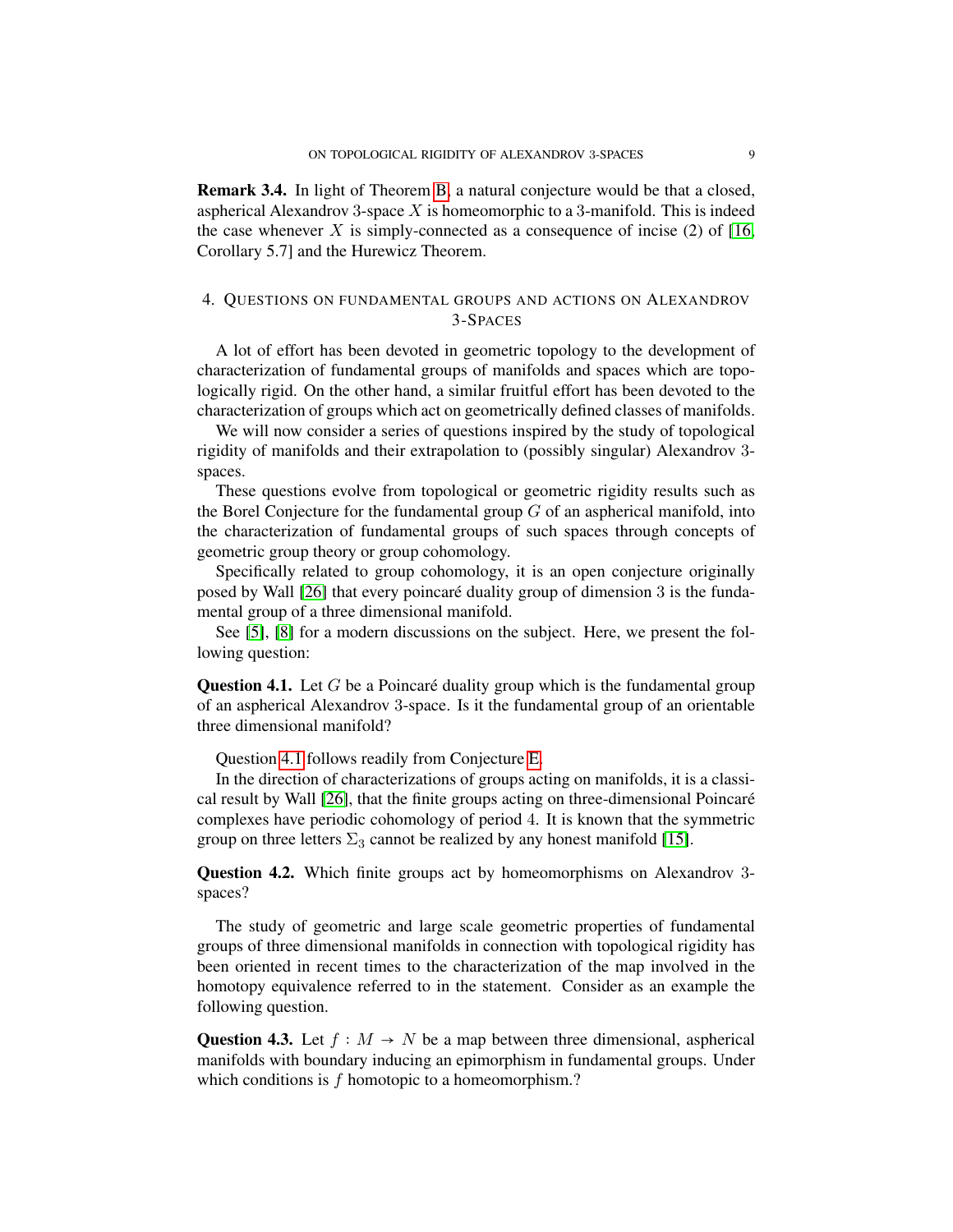This problem has been studied using simplicial volume, specifically degree theorems, and more recently, Agol's solution to the virtually fibering conjecture by Boileau and Friedl [\[2\]](#page-9-12).

(The epimorphic condition comes from the fact that a degree one map induces such an epimorphism due to Poincaré Duality and the loop theorem).

4.1. Consequences of Agol's virtually fibering Theorem. The following theorem was proved by Boileau and Friedl, [\[2\]](#page-9-12).

**Theorem F.** Let  $f : M \to N$  be a proper map between aspherical manifolds with *either toroidal or empty boundary. Assume that* N *is not a closed graph manifold, and that* f *induces an epimorphism on the fundamental group.Then* f *is homotopic to a homeomorphism if any of the following two conditions are met:*

- For each H finite index, subnormal subgroup of  $\pi_1(N)$ , the ranks of H and  $f^{-1}(H)$  agree.
- For each finite cover  $\widetilde{N}$  of N, the Heegard genus of  $\widetilde{N}$  and  $\widetilde{M}$  agree.

Question 4.4. Let  $f : M \to N$  be an oriented map between oriented, aspherical Alexandrov spaces. What are the conditions on  $f, M$ , and N for f be homotopic to homemomorphism?

#### **REFERENCES**

- <span id="page-9-0"></span>1. A. Bartels and W. Lück, *The Borel conjecture for hyperbolic and* CAT(0)*-groups*, Ann. of Math. (2) 175 (2012), no. 2, 631–689.
- <span id="page-9-12"></span>2. M. Boileau and S. Friedl, *Epimorphisms of 3-manifold groups.* Q. J. Math., 69(3):931–942, 2018.
- <span id="page-9-5"></span>3. D. Burago, Y. Burago and S. Ivanov, *A course in metric geometry*, Graduate Studies in Mathematics, vol. 33, American Mathematical Society, Providence, RI, 2001.
- <span id="page-9-6"></span>4. Q. Deng, F. Galaz-Garc´ıa, L. Guijarro and M. Munn, *Three-Dimensional Alexandrov Spaces with Positive or Nonnegative Ricci Curvature*, Potential Anal. 48 (2018), no. 2, 223–238.
- <span id="page-9-10"></span>5. S. Ferry, W. Lück, and S. Weinberger. On the stable Cannon conjecture, preprint (2018) arXiv:1804.00738 [math.GT]
- <span id="page-9-1"></span>6. F. Galaz-Garc´ıa, *A glance at three-dimensional Alexandrov spaces*, Front. Math. China 11 (2016), no. 5, 1189–1206.
- <span id="page-9-2"></span>7. F. Galaz-Garc´ıa and L. Guijarro, *On three-dimensional Alexandrov spaces*, Int. Math. Res. Not. IMRN 2015, no. 14, 5560–5576.
- <span id="page-9-11"></span>8. J. Hillmann, *Some questions on subgroups of 3-dimensional poincaré duality groups*, preprint (2016) arXiv:1608.01407 [math.GR]
- <span id="page-9-3"></span>9. F. Galaz-García, L. Guijarro and J. Núñez-Zimbrón, Sufficiently collapsed irreducible *Alexandrov* 3*-spaces are geometric*, to appear Indiana U. Math. J., preprint (2017) arXiv:1709.02336 [math.DG]
- <span id="page-9-4"></span>10. F. Galaz-García and J. Núñez-Zimbrón, Three-dimensional Alexandrov spaces with local *isometric circle actions*, to appear Kyoto J. Math., preprint (2017) arXiv:1702.06080 [math.DG]
- <span id="page-9-7"></span>11. K. Grove and B. Wilking, *A knot characterization and* 1*-connected nonnegatively curved* 4 *manifolds with circle symmetry*, Geom. Topol. 18 (2014), no. 5, 3091–3110.
- <span id="page-9-8"></span>12. H. Hopf, *Fundamentalgruppe und zweite Bettische Gruppe*, Comment. Math. Helv. 14, (1942). 257–309.
- <span id="page-9-9"></span>13. W. Lück, *Survey on aspherical manifolds*, European Congress of Mathematics, 53–82, Eur. Math. Soc., Zürich, 2010.